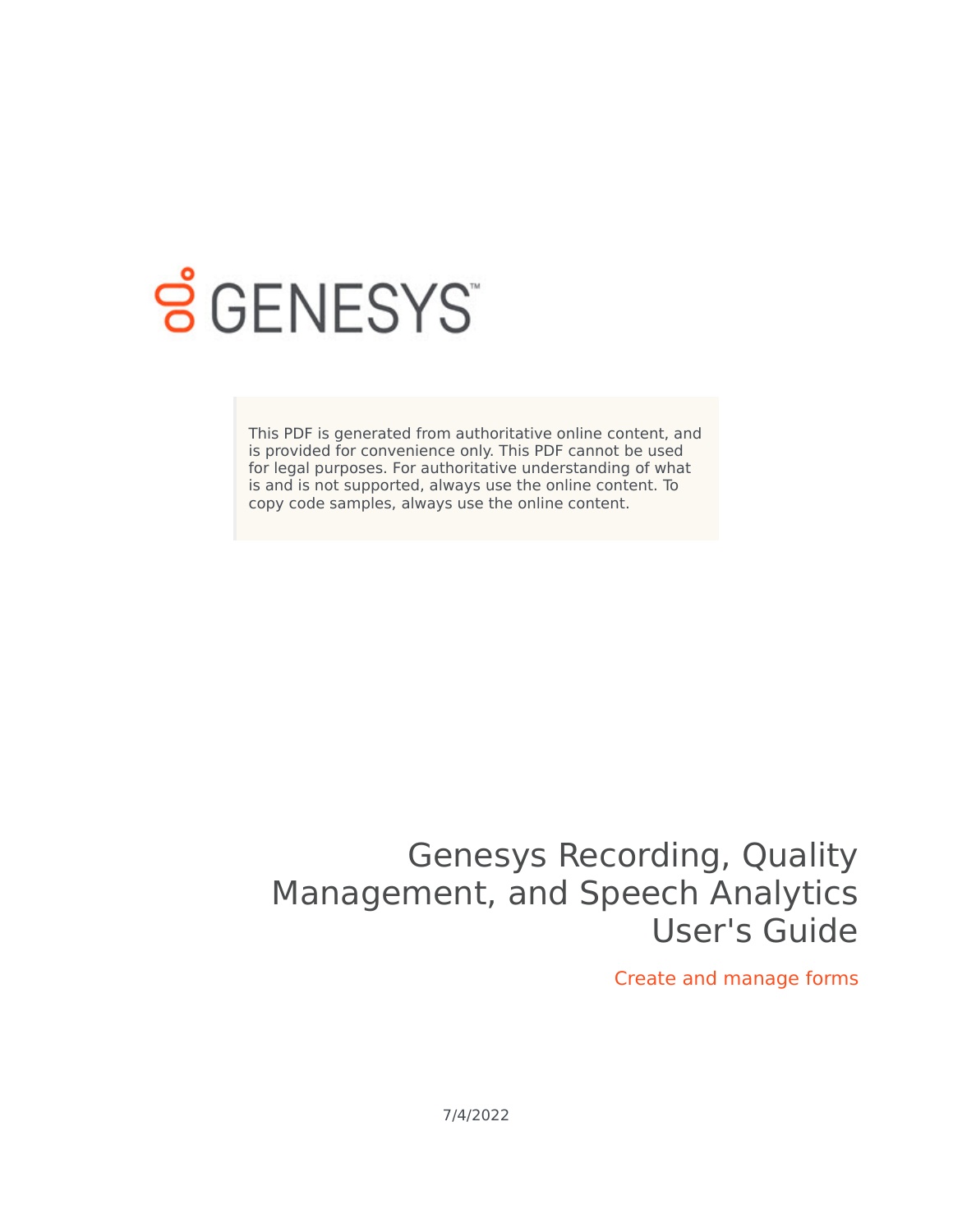## Contents

- 1 [Create a new form](#page-2-0)
- 2 [Manage forms](#page-4-0)
	- 2.1 [Save a form](#page-4-1)
	- 2.2 [Edit a form](#page-4-2)
	- 2.3 [Delete a form](#page-5-0)
	- 2.4 [Delete a form question](#page-5-1)
	- 2.5 [Copy a form](#page-5-2)
	- 2.6 [Preview a form](#page-5-3)
	- 2.7 [Collapse / expand all form groups](#page-6-0)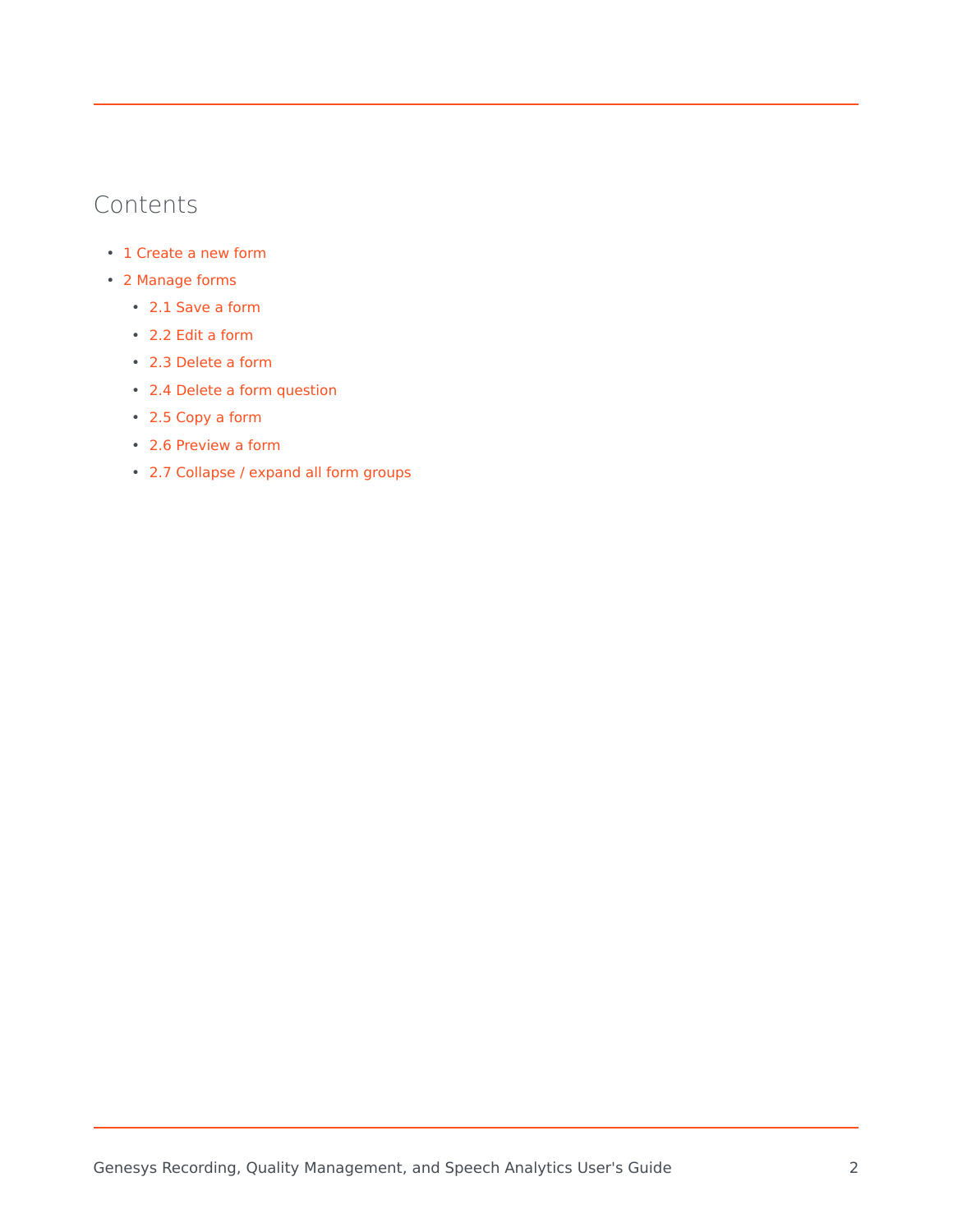

• Administrator

Use the New Form option to create and manage forms that enable evaluators to provide feedback about a specific agent. When a form is included in an evaluation, it becomes part of a process that helps you identify how an agent is functioning, and subsequently what the agent needs to do in order to maximize your business goals and customer satisfaction.

## **Related documentation:**

• •

Quality Management forms are included in evaluation sessions. These forms enable evaluators to obtain feedback about how an agent is functioning, and subsequently determine what the agent needs to do to maximize your business goals and customer satisfaction.

## <span id="page-2-0"></span>Create a new form

- 1. Click **Quality > Forms Manager**. The Forms Manager grid appears.
- 2. Click **New Form**. A blank form appears.
- 3. In the **Untitled Form** field enter a name for the form.
- 4. In the **Description** field enter a description about the form you are creating. (optional)
- 5. Click **Insert** and select to create a group of questions, add a group with an existing question type or add an existing question group from the Question Library.

## Important

By default one empty group already exists when you create a new form. For example, a form about agent/customer communication could have a group of questions called Interaction, containing questions about the interaction and another group called Agent, containing questions about how the agent handled the interaction.

For details about how to create, edit and use question groups, see: Question library.

- 6. In the fields provided, add a group name and group description.
- 7. Click **Insert Question** to add a question to the group and select one of the following question types: For details about each question type refer to: Form Questions.
	- **Yes/No** or **N/A** A question whose expected answer is either yes, no or not applicable.
	- **Choose from List** A closed ended question that enables the user to select multiple answers from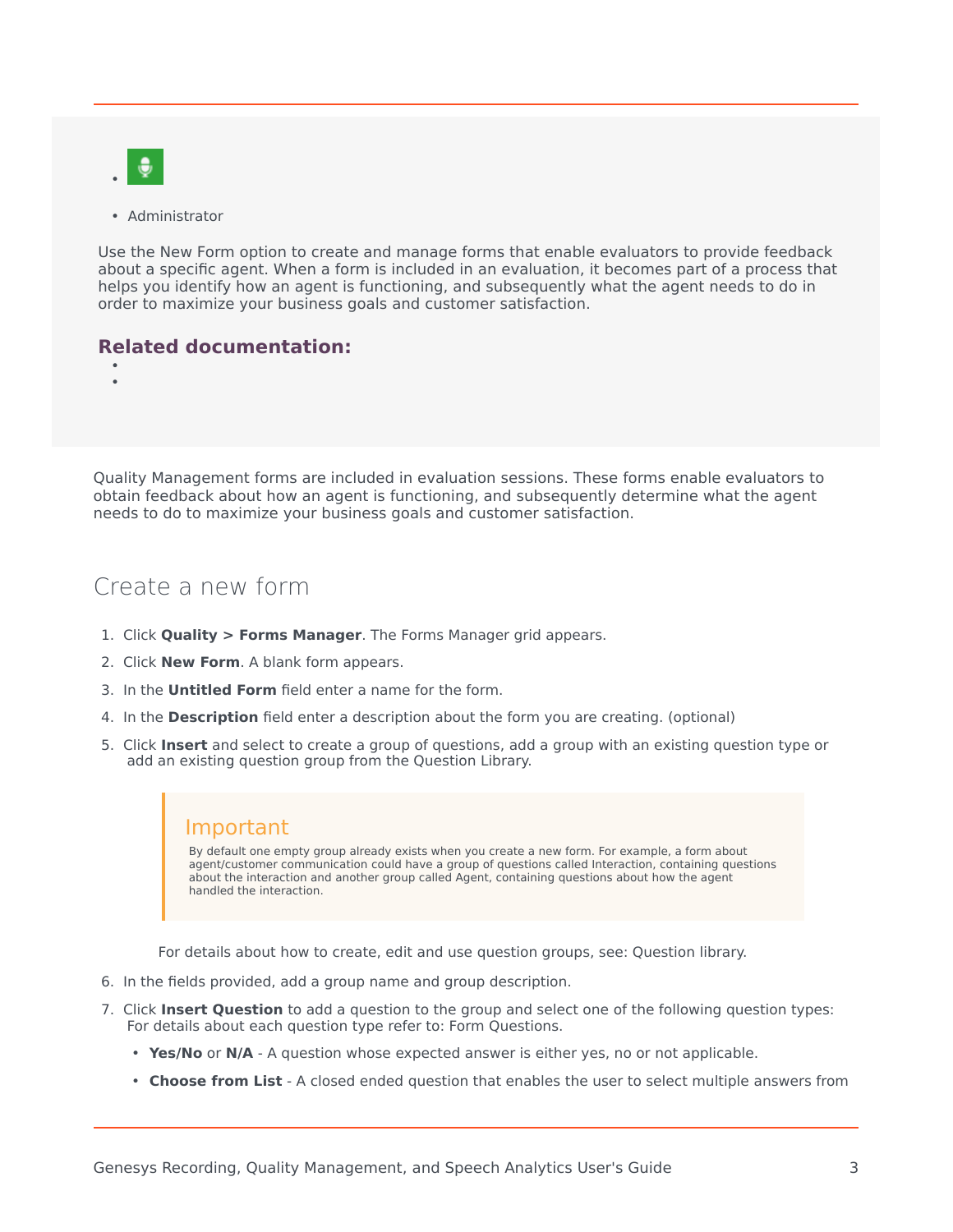a list of choices.

- **Multiple Choice** A closed ended question that enables the user to select one answer from a list of answers.
- **Free Form** A text box for users to input short answers to the question.
- **Sliding Scale** A scale with a minimum and maximum value, where the maximum value represents a stronger association to the question.
- 8. If a question is mandatory, select the **Required** check box. When Required is selected, the user must answer the question before completing the form.



9. Repeat steps 5-8 until the form contains all of the groups and questions you want.

| <b>Click Clone Group</b> | to create a copy of an existing group of questions. |
|--------------------------|-----------------------------------------------------|

- 10. Click **Auto-fail** for a Yes/No, Multiple Choice, the minimum Sliding Scale value or Choose from List answer, to create a form that will automatically fail when the user selects an answer to one of these questions.
- 11. Click **Done** when you complete a group of questions. All of the group options will disappear and the group will appear as it will in the final form.



12. Click **Weighting...** to assign your questions a weight. Weights can only be assigned to **Multiple Choice**, **Yes/No**, **Choose from List** and **Sliding Scale** questions. The weights indicate the relative importance of each question and are used by the system to calculate the form's score. The sum of the weights for each form and each group must be 100%. #:

## Important

Each form must contain at least one question that can be given a weight. For more information see: Configure question weights.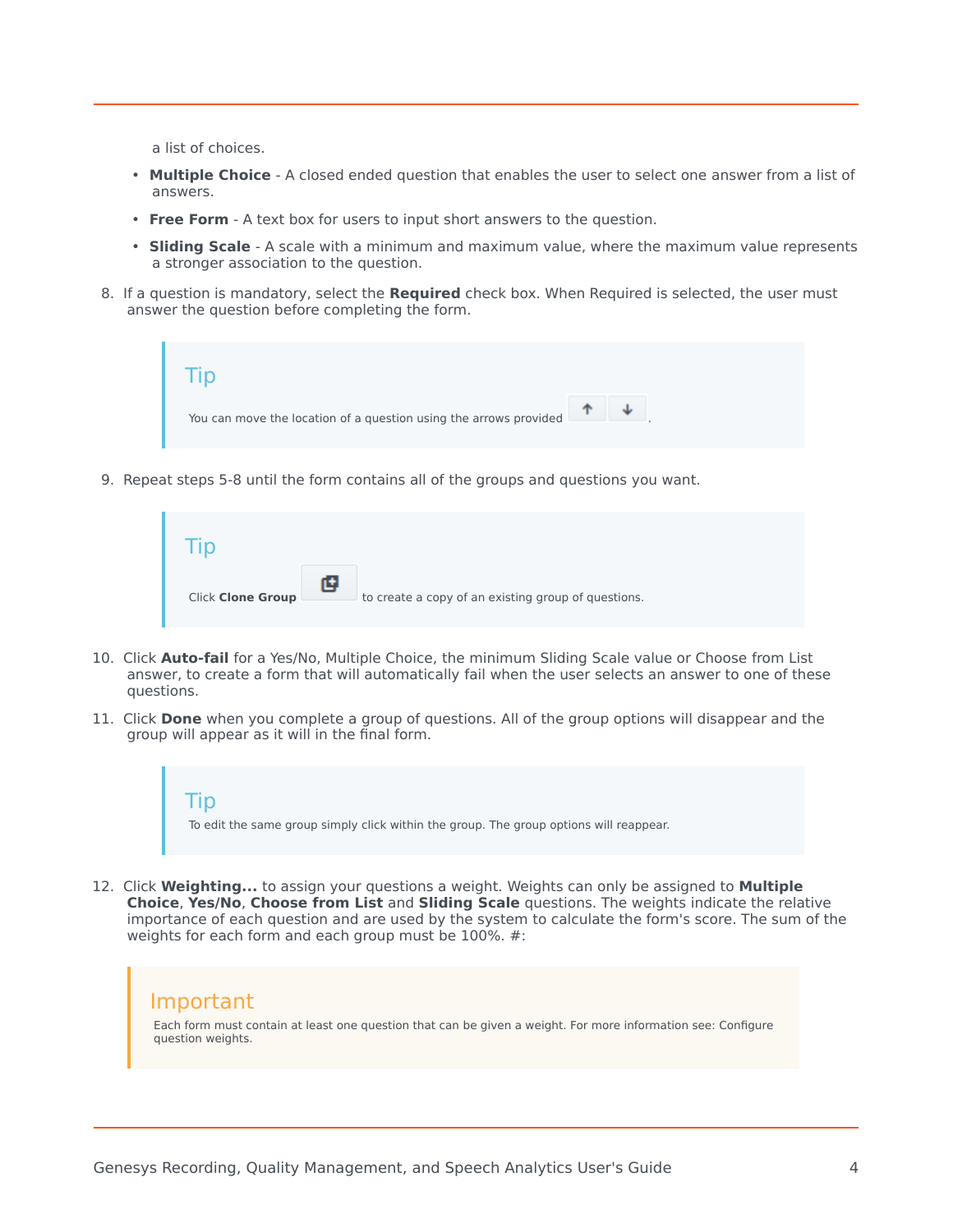#### 13. Click the **Preview Form** icon to review the form before you save it.

 $\odot$ 

- 14. Click the **Active/Inactive** option **CO** Active to activate/deactivate the form. (optional). Only an active form can be attached to an evaluation. An inactive form is not available and cannot be associated with an evaluation. In addition, an active form cannot be edited.
- 15. Click **Save** to save the form. The screen reloads with the **Forms Manager** and the new form appears in the list.

### [Link to video](https://player.vimeo.com/video/707829344?title=0&byline=0&portrait=0)

## <span id="page-4-0"></span>Manage forms

Once a Quality Management form is created and appears in the Forms Manager grid, you can:

- Save a form
- Edit a form
- Delete a form
- Delete a question
- Copy a form
- Preview a form
- Collapse/Expand a question group

## Important

Forms associated with one or more evaluations, or an active evaluation, cannot be edited, deleted and/or deactivated.

### <span id="page-4-1"></span>Save a form

- 1. Create a new form or open an existing form.
- 2. Configure the form.
- 3. Click **Save > Save**. The form is saved.

## <span id="page-4-2"></span>Edit a form

- 1. Select **Quality > Forms Manager**. The list of existing forms appears.
- 2. Click the name of the form you want to edit. The specific form is opened.
- 3. Change the form.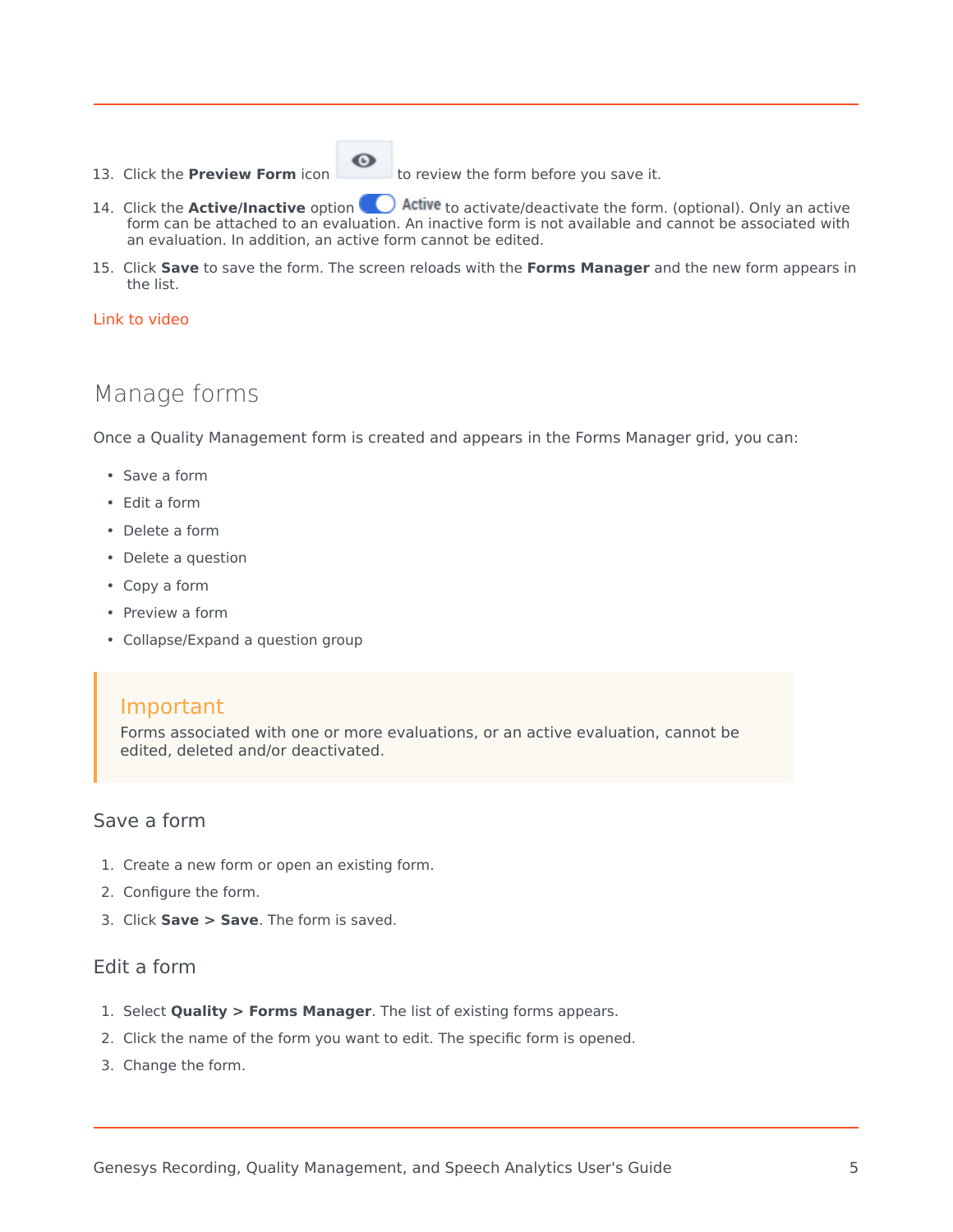4. Click **Save** to save your changes.

## <span id="page-5-0"></span>Delete a form

You can delete a form(s) in one of two ways.

To delete one or more forms:

- 1. Select **Quality > Forms Manager**. The list of existing forms appears.
- 2. Select the check box associated with the form(s) you want to delete.
- 3. Above the Forms Manager list click **Delete** . The form(s) is deleted.

To delete a specific form:

- 1. Select **Quality > Forms Manager**. The list of existing forms appears.
- 2. Click the form you want to delete. The specific form is opened.
- 3. Click **Delete**  $\overline{\mathbf{u}}$  in the top right corner of the form. The form(s) is deleted.

## [Link to video](https://player.vimeo.com/video/708588966?title=0&byline=0&portrait=0)

<span id="page-5-1"></span>Delete a form question

- 1. Select **Quality > Forms Manager**. The list of existing forms appears.
- 2. Click the form whose question you want to delete. The specific form is opened.
- 3. Click **Delete**  $\overline{1}$  next to the question you want to delete. The question is deleted.
- 4. Click **Save > Save** to save your changes.

## <span id="page-5-2"></span>Copy a form

Select Save As to create a copy of the form you are currently creating/editing.

- 1. Open the form you want to copy.
- 2. Click **Save > Save as**.
- 3. Enter a form name. A copy of the form is created and is listed in the Forms Manager grid.

### <span id="page-5-3"></span>Preview a form

As you add questions and question groups to a form, you may want to see how the form appears to users.

1. In a new or existing form, click the **Preview Form** icon . The form appears in a new window as it will appear when accessed by a user.